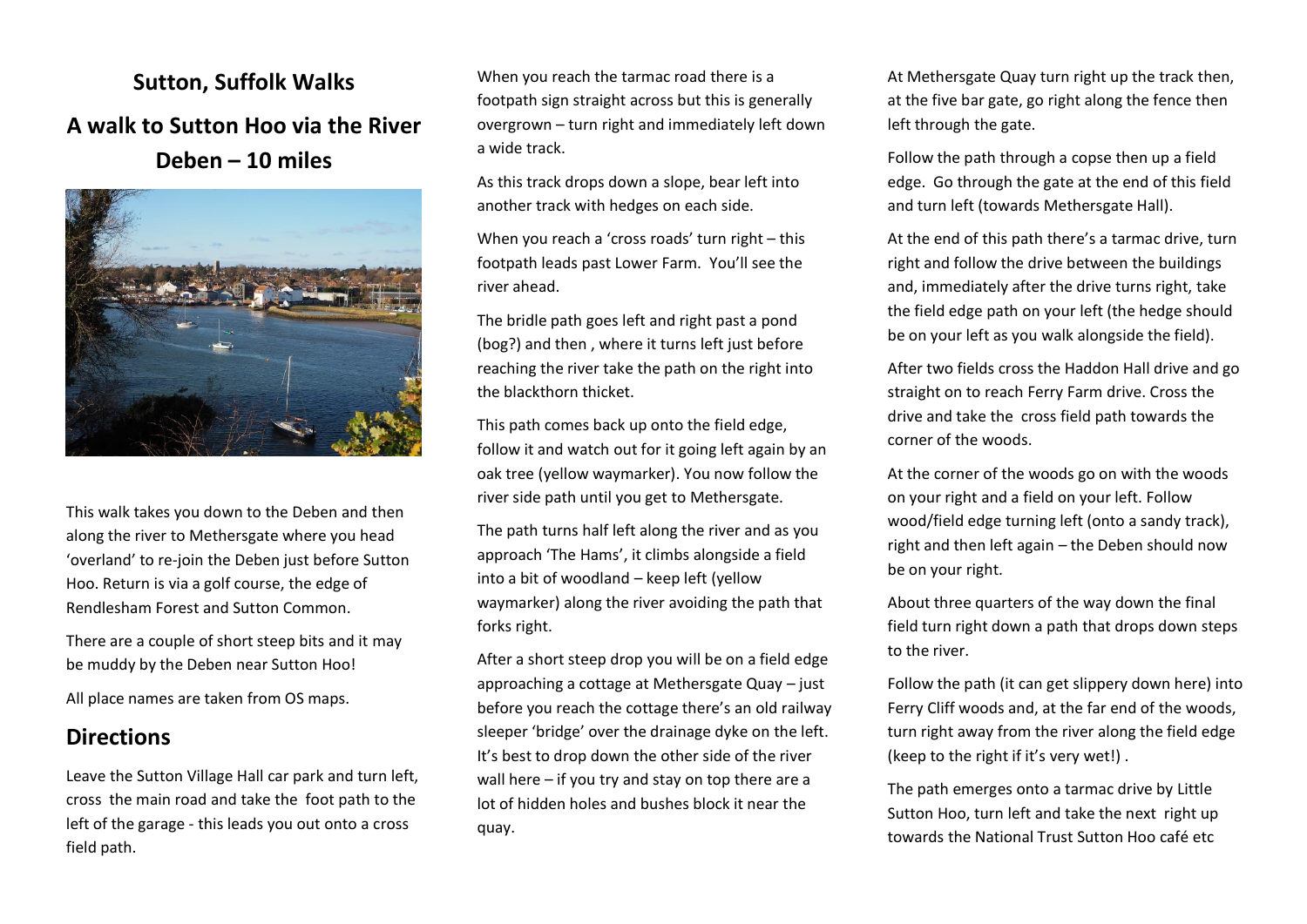## **Return via Woodbridge golf course and Sutton Common**

When you're ready to leave Sutton Hoo take the path towards the burial mounds (with your back to the café veranda it's at about 10:30).

Follow this path through a metal gate and then, at the wooden gate, turn left onto the broad track (away from the mounds) and then immediately veer right onto another track with trees on your left and fields on the right (there's usually a load of farm equipment around here).

This goes straight to the B1083 main road by the Hollesley/Bawdsey junction – when you reach it go straight over, straight across the verge opposite and onto a wide bridleway. Keep to the wide track (ignore any smaller paths into the woods) and you'll find yourself walking with trees on your right and golf course on your left.

A house will appear ahead, the 'Lion's Den', and the path follows waymarkers across a fairway, across a belt of 'rough' before emerging on the edge of another fairway.

Keep to the right of this second fairway - DO NOT cross the it towards the signpost way over the other side. Keep to the right and you'll pass a 'green' on your right and then, after a patch of bracken and a couple of trees, there's a signpost pointing left and right – turn right. The Lion's Den will now be on your right.

Follow this path alongside another fairway until you reach a gate – go through and turn right then swing left at the corner of the fence so the woods are on your right and fields on your left.

This path goes straight on until it meets a restricted byway – turn right. Stay on this through the trees and then alongside the fence for the base.

Cross the Hollesley road and carry straight on- this is now a byeway.

Take the turning on the left into Sutton Common – this is another bridleway. Cross a couple of broad paths, and, after a stretch of woodland, an open field will appear ahead - look out for a gate in the fence on your right.

Go through this and follow the path over the open heathland – this path might not be in the same place as shown on a map!

This path meets a broad track - turn left (there are actually two tracks parallel to each other here either will do) and carry on down to the 'cross roads'.

Turn right and then, very soon, take the footpath to the left passing the buildings (Low Barn) to your right.

At the junction by the gates of Broxtead House go straight over and then, after a couple of houses and barns, turn right on a broad track.

Follow this track until it bends to the left – follow it around until you reach the tarmac road on the

right. This is Old Post Office Lane and will take you back to the car park.

Final Note – the distance from Sutton to Sutton Hoo via the Deben is about 5.5 miles so, if you want to do a 'one way walk' and have two cars available you can leave one at Sutton Hoo and the other in the village.